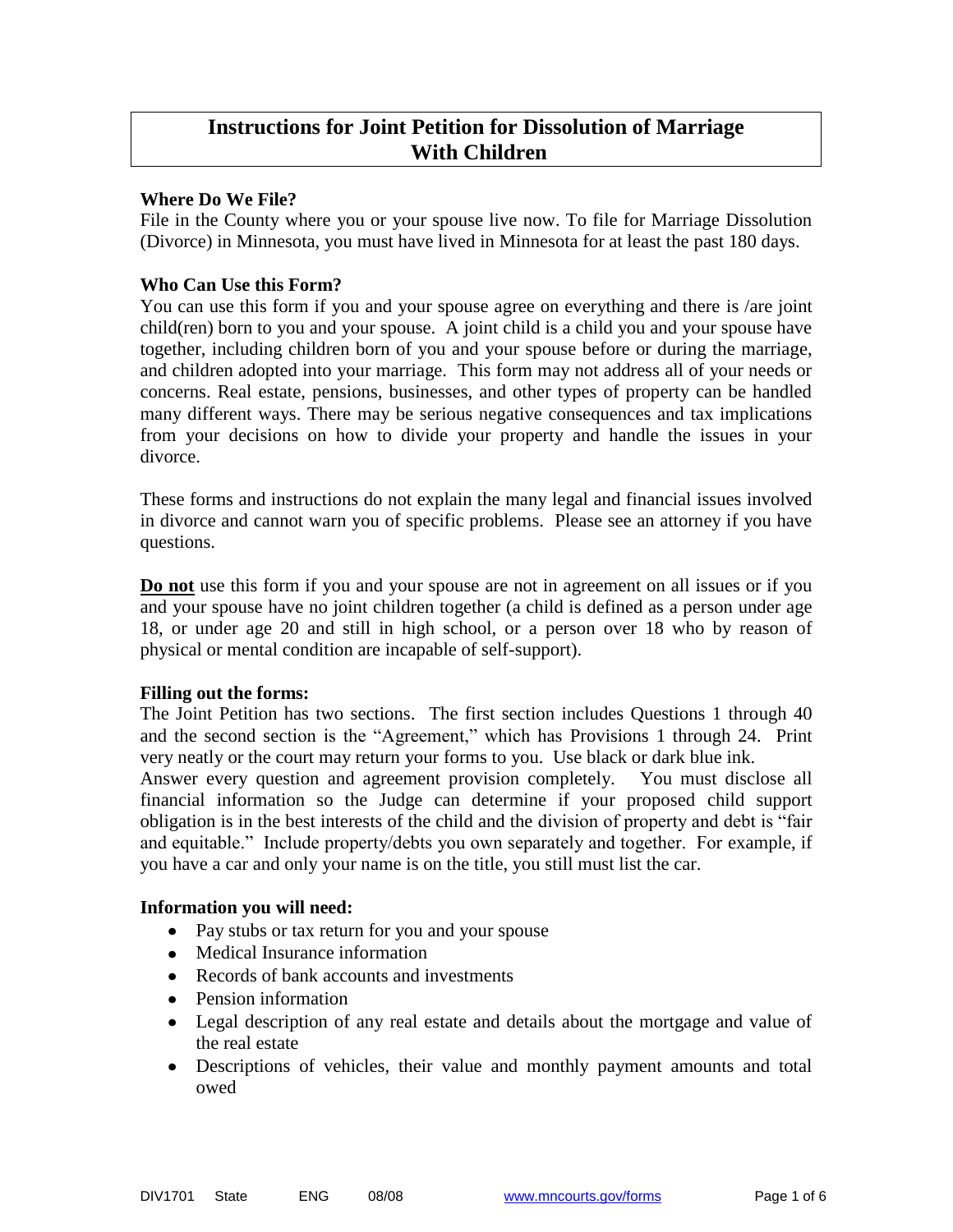- Information about credit card and other debt
- Information on child care expenses

## **Answering the Questions about Children**

Questions 11 through 16 ask about all children, including children both you and your spouse have together AND all children from other relationships (nonjoint children). It is important that these questions are completed thoroughly. A joint child is a child born to you **and** your spouse born before or during your marriage, or adopted by you **and** your spouse during the marriage  $-$  it does NOT include stepchildren. A nonjoint child is a legal child born to you **or** your spouse, or adopted by you **or** your spouse – it does NOT include stepchildren.

**Complete the Questions on Custody and Parenting Time.** Questions 16 and 17 in the petition and paragraph 2 through 4 of the Agreement tell the Court who you and your spouse think should have legal custody and physical custody of the joint child(ren) and establish a parenting time schedule. The Court will decide who should have custody based on what is best for the child(ren).

Legal Custody identifies which parent(s) has  $/$  have the right to make decisions regarding the upbringing of the child(ren), including education, health care, and religious training. Legal Custody can either be sole or joint. Sole Legal Custody means that only one parent has a right to make major decisions regarding the upbringing of the child(ren). Joint Legal Custody means both parents share in the decision-making.

Physical Custody identifies which parent will handle the routine daily care and control of the child(ren). Generally, the child lives with the parent who has physical custody. Physical custody can either be sole or joint. If Sole Physical Custody is awarded, the parent with whom the child does not live with will have scheduled parenting time (visitation) rights unless the court "reserves" parenting time. If parenting time is "reserved" there is no order made for parenting time. You must give the court reasons why parenting time should be reserved. Joint Physical Custody means that the child(ren) lives with both parents based upon a schedule that best meets the needs of the child(ren) and parents, and that the parents have joint responsibility and control in the daily care of the child(ren). If you request joint physical custody, you must be able to show that you and the other parent can cooperate and work together to resolve problems that arise in raising your children. The court may require you and the other parent to agree to mediate any disputes regarding joint physical custody before bringing a custody dispute back to court.

Parenting Time. Question 17 tells the Court what type of parenting time you and your spouse believe is in the best interests of the joint child(ren). Paragraph 4 of the Agreement is where you will write down what parenting time arrangements you agree upon. It should be clear from your schedule which parent is taking care of each child at all times (24 hours a day/7 days a week). Include the time of day that the child will be exchanged. For example, a weekday schedule might be "the children are with Mother every Monday through Friday, except that Father has parenting time every Wednesday from 4pm to 8am Thursday." What is appropriate for parenting time can depend on the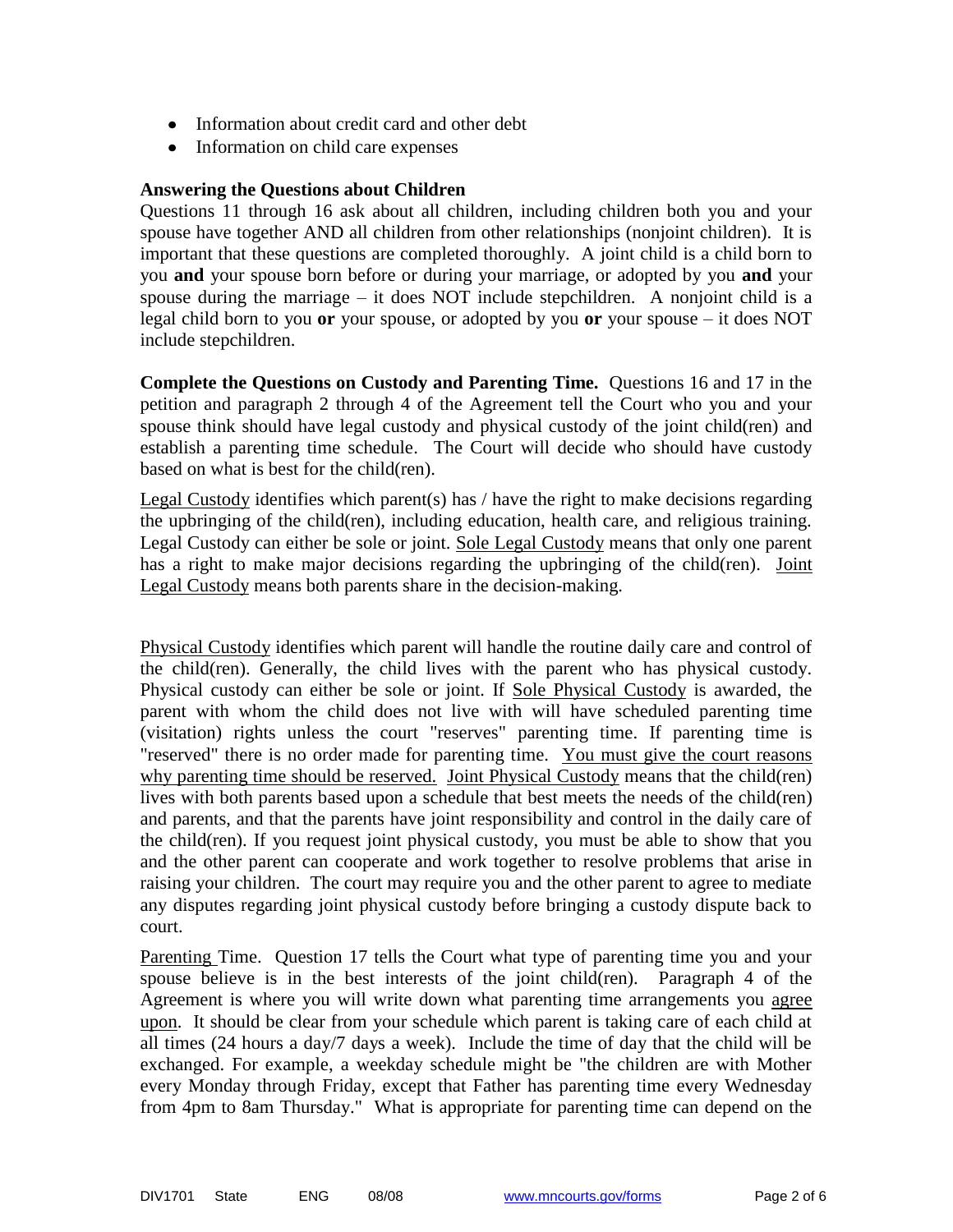age of the child. For more information, read "A Parental Guide to Making Child-Focused Parenting Time Decisions." Child development experts and Judges wrote this pamphlet to help parents and Judges understand the needs of children and how those needs change as a child gets older. This pamphlet is available from court administration and can be found on the court's website at:

## [http://www.mncourts.gov/documents/0/Public/Court\\_Information\\_Office/PARENTING\\_](http://www.mncourts.gov/documents/0/Public/Court_Information_Office/PARENTING_TIME_PAMPHLET.pdf) [TIME\\_PAMPHLET.pdf.](http://www.mncourts.gov/documents/0/Public/Court_Information_Office/PARENTING_TIME_PAMPHLET.pdf)

After you have set out the weekday and weekend schedule, you can agree to a different schedule for summer, holidays, birthdays, or school release days. Some parents include transportation details in the parenting time schedule. If you want to say who is responsible for transporting the child for parenting time, enter that under "Other". It is also possible to request "reasonable parenting time." With reasonable parenting time, there is no schedule in the divorce decree. Instead, the parents work out parenting time themselves, on an on-going basis. If you want "reasonable parenting time" write that phrase under "Other" and leave the rest of the schedule blank.

Child Support. When there are children in dissolution actions, the court must make an order regarding child support. Child support includes costs for the children for basic support for daily living expenses, health care coverage, uninsured and unreimbursed health care expenses, and child care expenses if child care is needed so the parent can work or attend school. The Minnesota Department of Human Services has created an online calculator for figuring out an amount for child support at:

[http://childsupportcalculator.dhs.state.mn.us](http://childsupportcalculator.dhs.state.mn.us/)

You need income information for yourself and your spouse to use the calculator. This calculator will produce a dollar amount for support based on Minnesota law. Enter this information at paragraph 5 of the Agreement. If you think the amount of support should be higher or lower than what the calculator figured out, mark the box that says the amount is a "deviation" in child support. You may need to research the law or get help from a lawyer if you wish to request a deviation.

Child Care Support. Minnesota law requires parents to share work-related and schoolrelated childcare costs. Question 26 is where you will tell the Court the costs for child care, if any. The child support calculator will calculate the share each parent should pay, based on their relative incomes. If you or your spouse do not have child care expenses at this time, check the box to reserve the issue in Agreement paragraph 9.

## **Public Assistance**

Question 18 asks about "Public assistance" paid by the State of Minnesota. Public Assistance means MFIP, Tribal TANF, General Assistance, Minnesota Care, Medical Assistance, or Child Care Assistance. Check YES or NO. If YES, write in the name of the county paying the assistance. Minnesota law requires you, as the petitioner, to notify the public authority paying assistance that you are filing a divorce action. Use the form called "*Notice to County Support and Collections*" (Court Form CSX2003) to notify the county of your divorce action. There are instructions with that form. The county attorney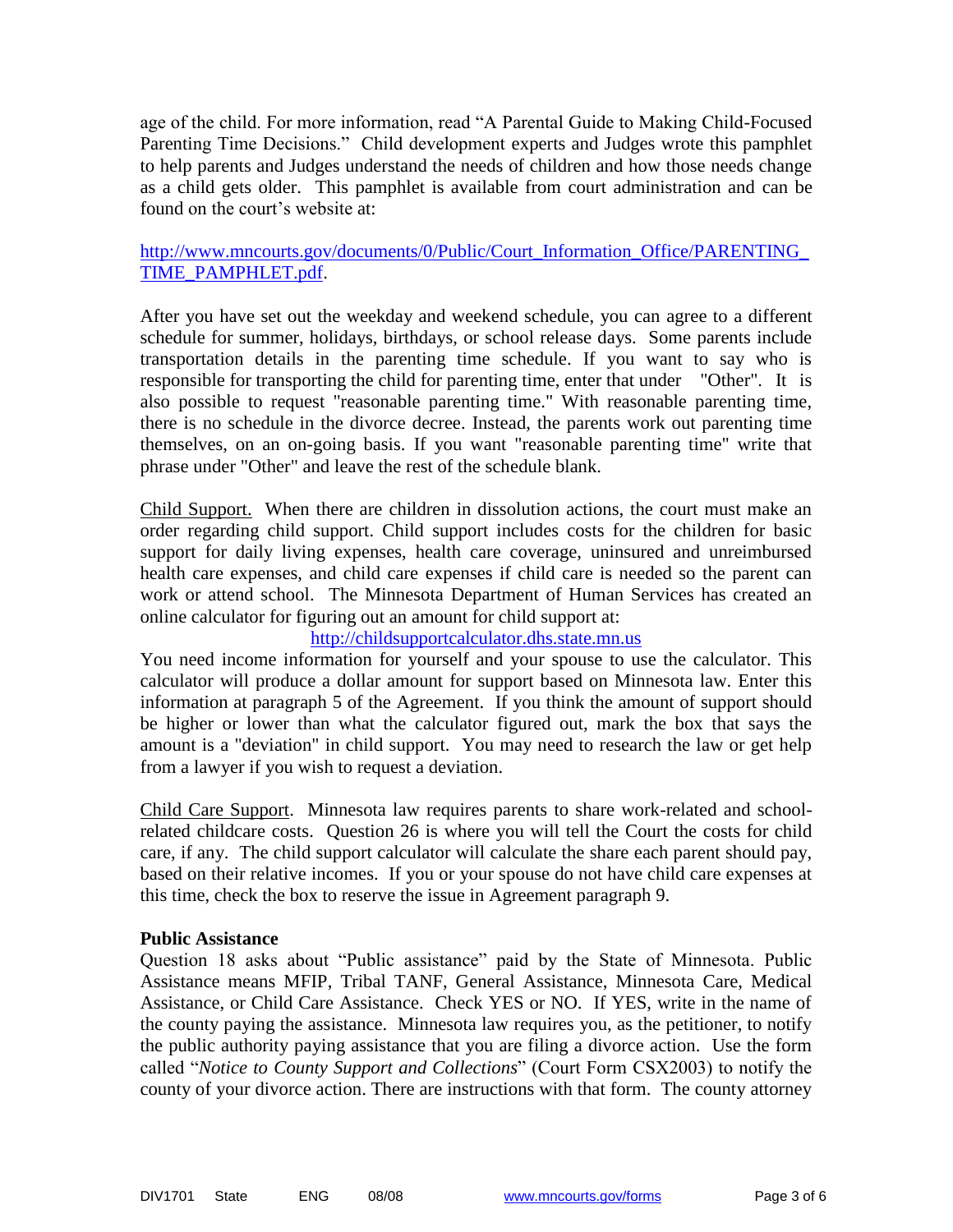for the public authority must sign off on the Joint Petition and Agreement before being submitted to the court for the court's approval and signature. Be sure to contact the county attorney's office to make arrangements for the county attorney to review your Joint Petition and Agreement.

## **Answering the Income Questions:**

Questions 21 and 25 ask for monthly gross income (before taxes and deductions). Do not guess at income. Look at your pay stub or tax return.

If you are paid monthly, enter the amount shown on your paycheck for gross income.

If you are paid twice a month, multiply gross income by 2 to get the monthly amount.

If you are paid every two weeks, multiply gross income by 2.17 to get the monthly amount.

If you are paid every week, multiply gross income by 4.33 to get the monthly amount.

If you are self-employed, or you work only part of the year, or your earnings vary, divide your yearly income by 12 to reach an average monthly income figure and write on the petition that you are averaging your income.

**Complete the questions and agreement paragraphs about medical and dental insurance**. The court needs to know what coverage you, your spouse and your joint children have now and what it costs. If the children do not have health coverage, the court needs to know if you or your spouse can afford to purchase health care coverage.

**NOTE:** If you, your spouse, or your child(ren) are covered by medical or dental insurance through your job or your spouse's job, that coverage can be continued even after the divorce. If you want the insurance coverage to continue after the divorce, call the Employment Benefits Office of you or your spouse's employer and ask for "COBRA" coverage.

Medical Support. Question 27 tells the court about health care coverage you and your spouse currently have and the costs for that coverage. Agreement paragraphs 6, 7, and 8 tell the court how you and your spouse will handle the health insurance coverage costs for you, your spouse, and the joint child(ren). (COBRA coverage exists under federal law and it allows a spouse to continue to be covered under the other spouse's work insurance even after the divorce. For more information on costs, whether this coverage is available, and how to get it, check with the employer of the person who has health coverage. Unreimbursed costs are expenses for treatment not covered by the health plan. These costs are part of the child support obligation. The child support calculator provides a percentage allocation for costs of health care costs based on the relative incomes of the parents.

Income Withholding. Minnesota law requires an employer or other source of funds to withhold spousal maintenance and/or child support from the employee's paycheck when a party is receiving or has applied for public assistance, or spousal maintenance or child support enforcement services. The employer will send it to the county where you are getting the divorce. The county will then send the spousal maintenance / child support to the parent who is supposed to receive it. Upon filing your Joint Petition for Marriage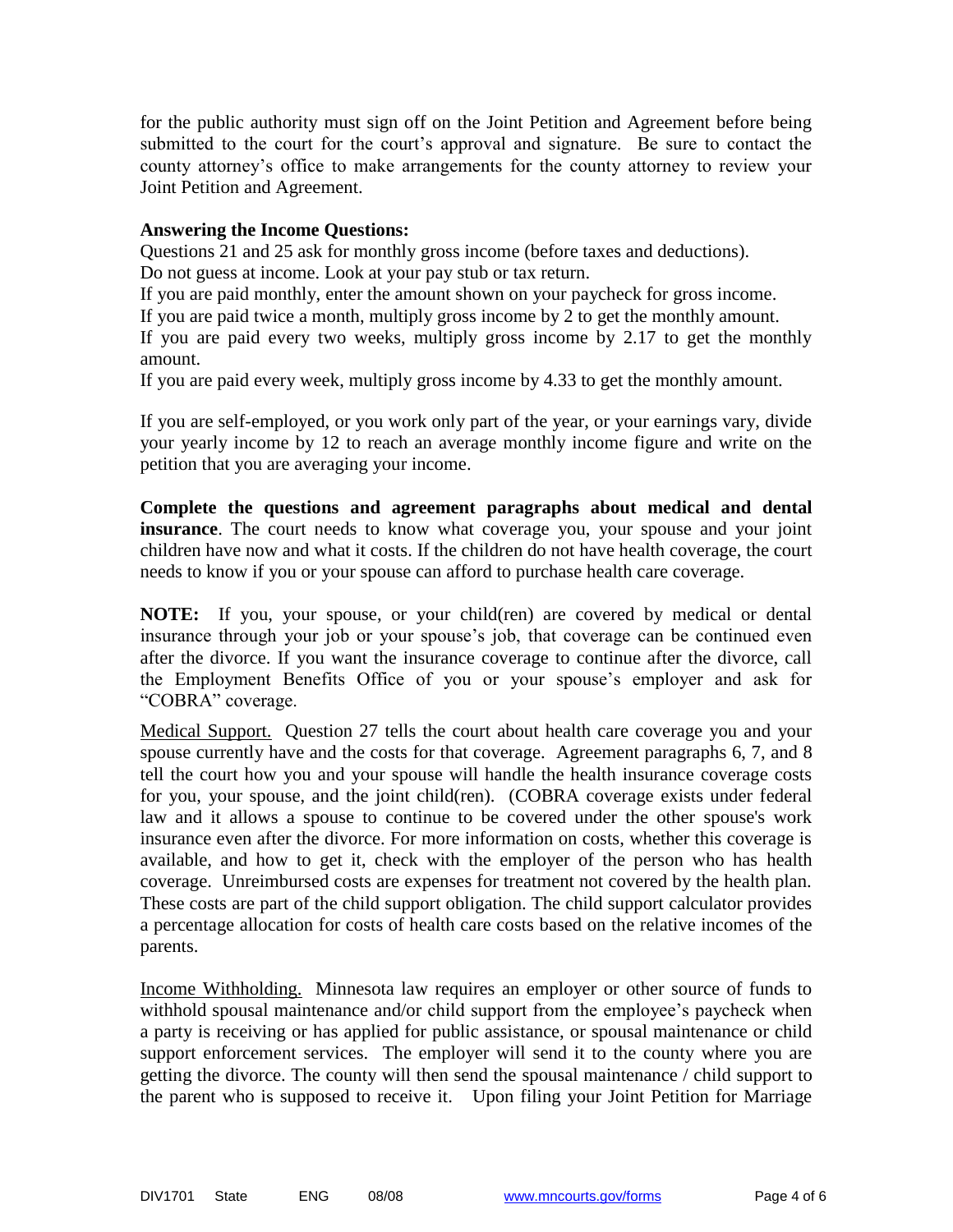Dissolution, court administration will mail out a Notice of Services that explains child support and maintenance services available through the public authority, including income withholding and the fees for such services.

Confidential Information. To keep certain financial information private and not available to the public, you must attach Form 11.2 as a cover sheet to documents that contain confidential information. See Rule 11 of the Minnesota General Rules of Practice for more information. One Form 11.2 can be used for all documents containing confidential information. Examples of documents that have confidential information include:

- Paycheck stubs, employer statements, W-2 forms, or business income and business expenses
- Copies of your tax returns and schedules
- Bank statements
- Credit card statements
- Check registers

To protect your privacy, the other parties, and your child(ren), all social security numbers, employer identification numbers, and financial account numbers must be submitted on Form 11.1.

## **Do You or Your Spouse Own Real Estate?**

You must include real estate that you and your spouse own together, separately, or with other people. **WARNING:** Be sure to copy the legal description **exactly** as it is on the Deed, Contract for Deed, or Certificate of Title. You must fill out Attachment "C", which is included at the back of the Joint Petition With Children. You will need to make a copy of Attachment "C" if there is more than one property that must be listed. Use a separate Real Estate Attachment sheet for each parcel of real estate. **Use the correct legal description** – do not guess or abbreviate. There are many ways to handle real estate and many potential problems. You should talk to an attorney if you own real estate. For example, you may want the real estate awarded to one person with a lien in favor of the other person. An attorney can help you understand the legal consequences and necessary language.

## **Do You Want to Change Your Name?**

You and/or your spouse can ask for a legal change of name in the Joint Petition. If you want to change your name and you have been convicted of a felony, you must get the handout "Felon Name Change Instructions" and follow the steps in the handout.

## **Modifying the Joint Petition**

You may make changes to the Joint Petition to fit your situation, but do not omit any paragraphs. It is recommended that you consult with an attorney before making any changes to the Joint Petition.

## **What to Do After Completing the Forms**

Sign and Notarize: Both wife and husband must sign the "Joint Petition, Agreement, and Judgment and Decree". It is not necessary for both spouses to sign the document at the